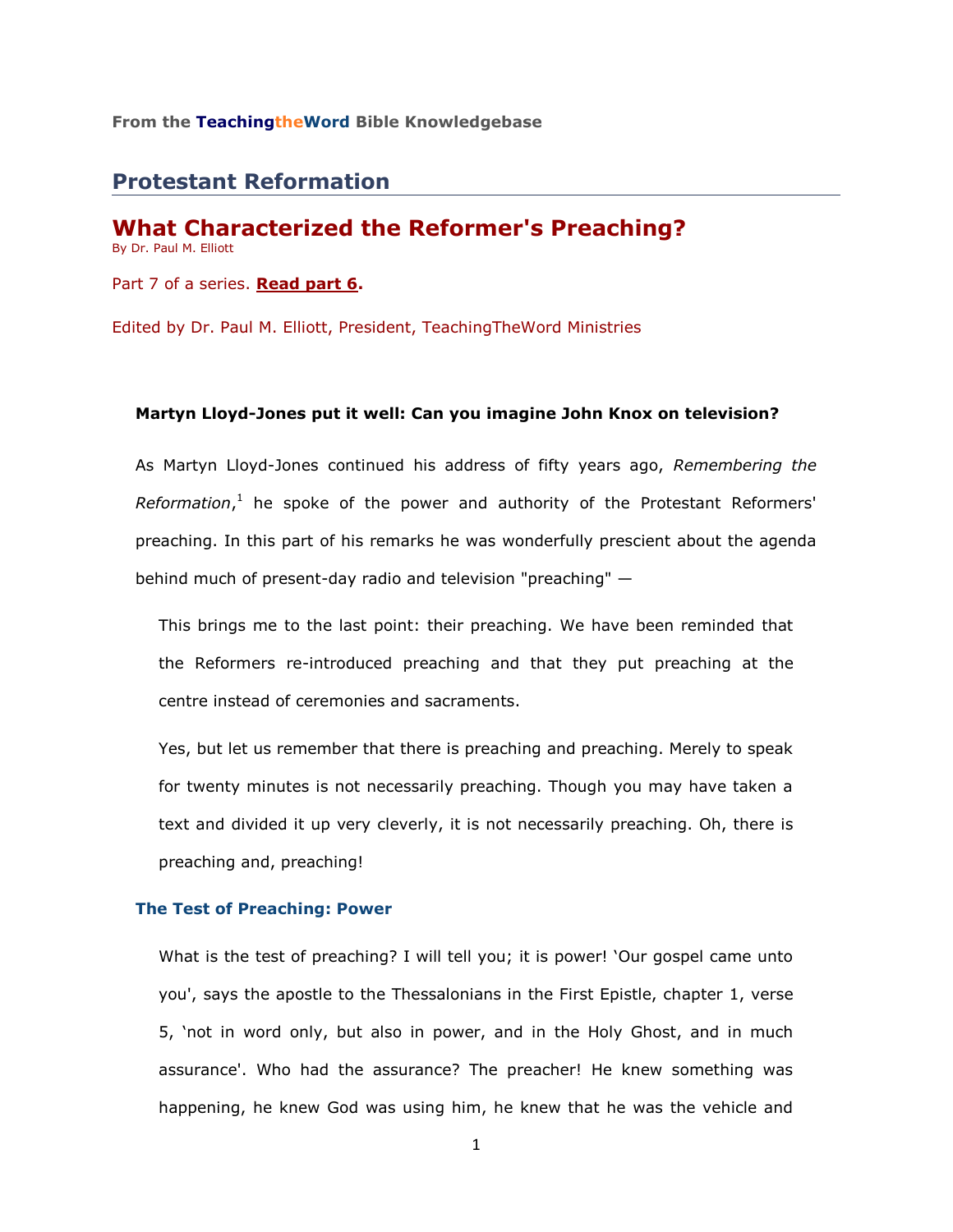channel of divine and eternal grace. 'Much assurance'! And that was the sort of preaching you had from the Protestant Reformers. It was prophetic preaching, not priestly preaching. What we have today, is what I would call priestly. Very nice, very quiet, very ornate, sentences turned beautifully, prepared carefully. That is not prophetic preaching!

#### **The Need in Preaching: Authority**

No, what is needed is authority! Do you think that John Knox could make Mary Queen of Scots tremble with some polished little essay? These men did not write their sermons with an eye to publication in books, they were preaching to the congregation in front of them, anxious and desirous to do something, to effect something, to change people. It was authoritative. It was proclamation, it was declaration.

Is it surprising that the church is as she is today; we no longer believe in preaching, do we? You used to have long sermons here in Scotland. I am told you do not like them now, and woe unto the preacher who goes on beyond twenty minutes! I was reading in the train yesterday about the first Principal of Emmanuel College in Cambridge, Chadderton, who lived towards the end of the sixteenth century. He was preaching on one occasion, and after he had preached for two hours he stopped and apologized to the people: 'Please forgive me, l have got beyond myself, I must not go on like this.' And the congregation shouted out, 'For God's sake go on!' You know I am beginning to think that I shall not have preached until something like that happens to me. Prophetic! Authoritative! Proclamation! Declaration!

**Today's Preaching: "A Friendly Discussion"**

2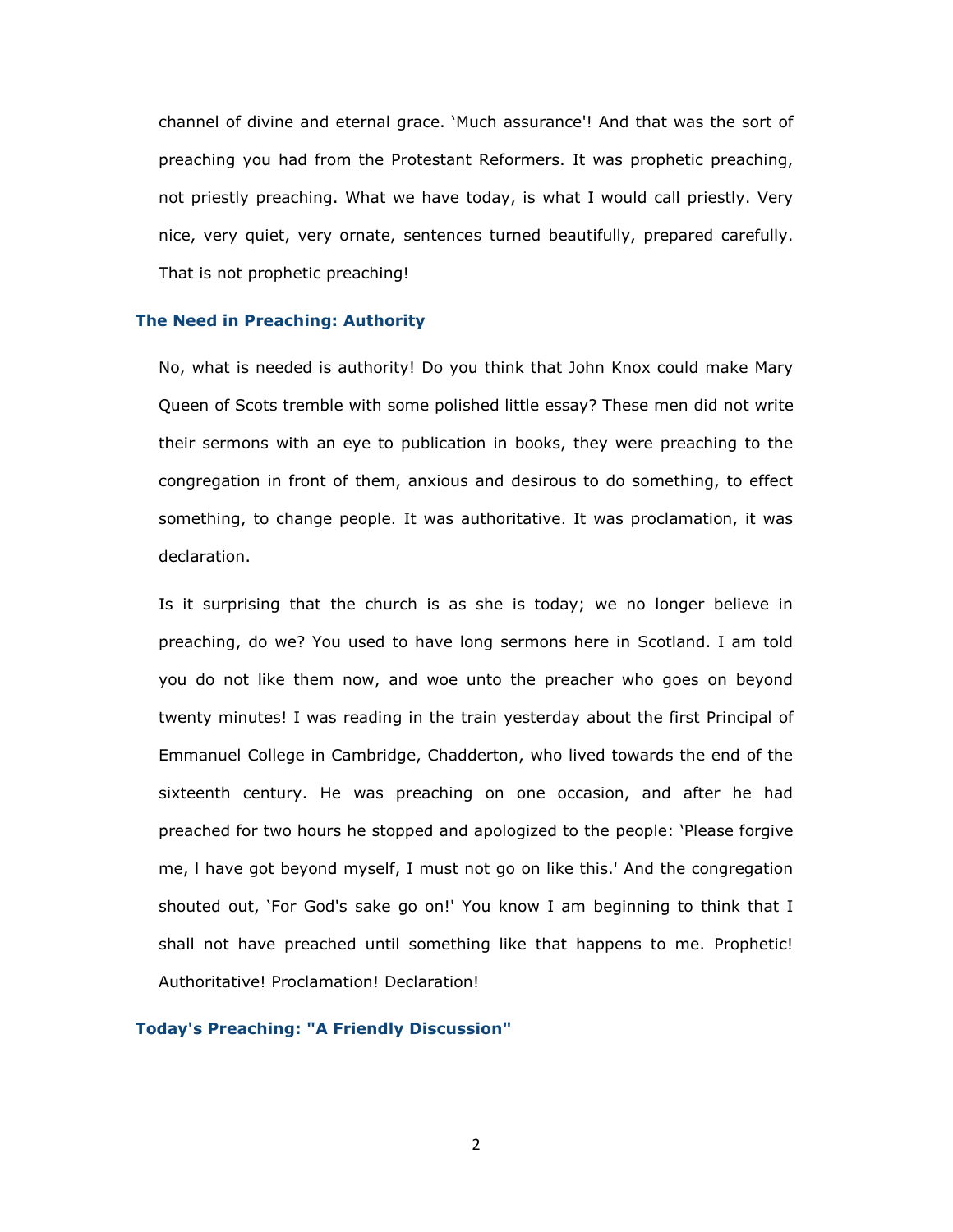Their view of preaching was certainly not our modern idea of having a friendly discussion. Have you noticed how we have less and less preaching on the [radio]? Instead we have discussion. Let the young people say what they think, let us win them by letting them speak; and we will have a friendly chat and discussion, we will show them that after all we are nice, decent fellows, there is nothing nasty about us; and we will gain their confidence; they must not think that we are unlike them! If you are on the television...you show that you are like the people, one of them!

### **Can You Imagine John Knox on Television?**

Was John Knox like one of the people? Was John Knox [when he entered the pulpit] a matey, friendly, nice chap with whom you could have a discussion? Thank God he was not!... Can you imagine John Knox having tips and training as to how he should conduct and comport himself before the television camera, so as to be nice and polite and friendly and gentlemanly?

Thank God prophets are made of stronger stuff! An Amos, a Jeremiah, a John the Baptist in the wilderness in his camel-hair shirt  $-$  a strange fellow, a lunatic, they said, but they went and listened to him because he was a curiosity, and as they listened they were convicted! Such a man was John Knox, with the fire of God in his bones and in his belly! He preached as they all preached, with fire and power, alarming sermons, convicting sermons, humbling sermons, converting sermons, and the face of Scotland was changed...

# **Next: [What was the "secret" of the Reformation?](http://www.teachingtheword.org/apps/articles/web/articleid/59702/columnid/5787/default.asp)**

## **References:**

1. Quotations in this article are from D. Martyn Lloyd-Jones, "Remembering the Reformation" in *Knowing the Times: Addresses Delivered on Various Occasions, 1942-1977* (Edinburgh: Banner of Truth. 1989).

3